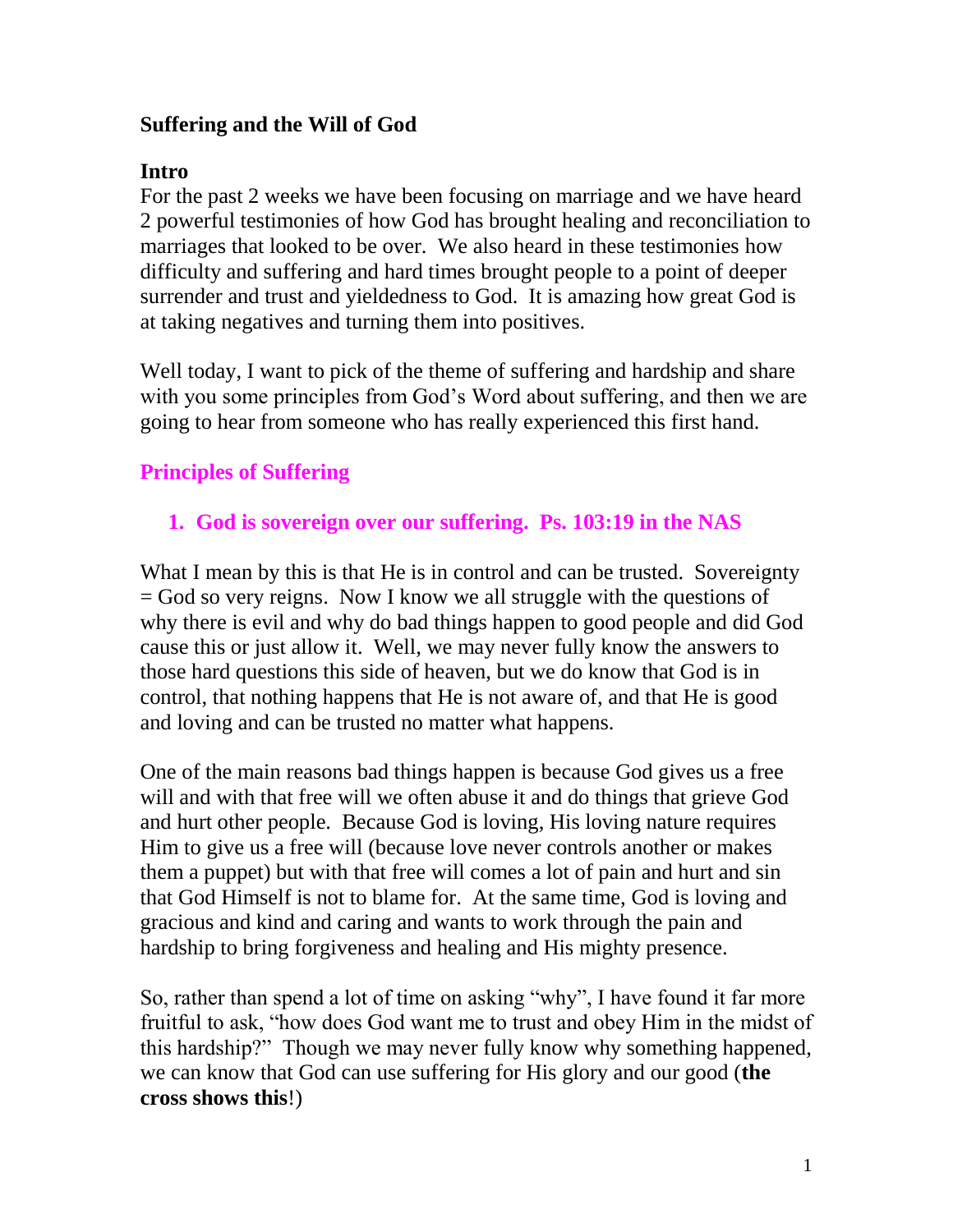**TS** And this leads us to the 2<sup>nd</sup> principle:

**2. God wants to use hardship to conform us to the image of Christ. Rom. 5:3-5** *+ the verses Keith gave us*

God's Word promises that following Jesus will not be easy and that we will experience a lot of challenges. But one of the main ways God wants to work in these difficulties is to shape and mold our character, and this is often accomplished in the way silver and gold are refined and that is through the furnace where the impurities are burned away!

**TS** in the midst of the pain and suffering, God desire:

**3. God wants to become our all-in-all in the midst of suffering. Ps. 62:1-2**

Sometimes it is not until Jesus is all we have that we realize he is all we need. And sometimes God allows us to be stripped of things and people that we are putting before Him so that we will look to Him as our all in all.

**TS** this doesn't mean that we don't need other people, because:

**4. The body of Christ is meant to be "Jesus with skin" during hardships. Romans 15:1-2**

Even the Lord Jesus, when in the Garden in agony, told His disciples that His soul was grieved to the point of death and to keep watch with Him in prayer. These were His garden friends, and we need garden friends, too. Strong Christians that can be there to support us and pray for us during hard times. This is one of the functions of the body of Christ and why it is important that we be in close relationship with others, in a small group, or have people that can support us during hard times.

2 Cor. You help us by your prayers ….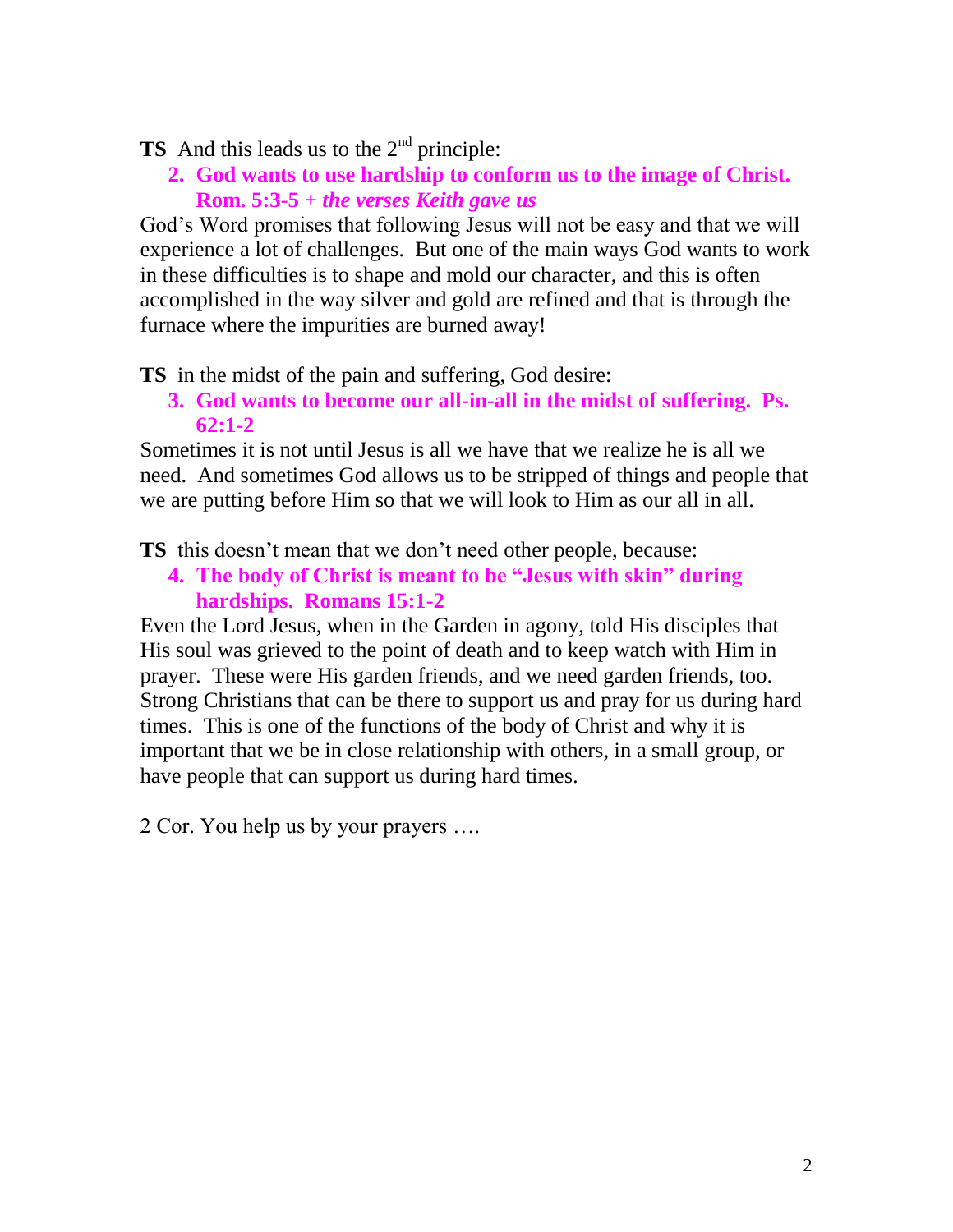#### 5. **Suffering reminds us that we are not ultimately made for this life. 2 Cor. 5:1-2**

Unless Jesus returns in our life, death is inevitable and upon death the follower of Jesus will go to heaven to be with God forever!!! Now, I believe in divine healing; I believe in praying for healing for those who are sick and in physical pain. At the same time, it is clearly not always God's will to heal or else we would never die. Therefore, physical sickness and suffering is certainly a reminder that we are not ultimately made for this planet, but rather we are ultimately made to be with God for eternity, and our lives here are a bootcamp for our life forever with God. Let us never forget that. Having this eternal perspective helps us to keep the right focus when we are suffering.

#### **TS** Finally,

**6. God wants to make us into "wounded healers." 2 Cor. 1:3-4** What I mean by this is that the most effective people at helping others who are suffering are those who have been through suffering and seen God's faithfulness in the midst of their pain. There is nothing like being able to talk to someone who has been through what you are going through (whether it be a marital challenge or cancer or loosing a loved one or a struggle with some sin or …). When you can talk to someone who has been through it and come out trusted God, it gives you great encouragement and hope.

And we have the privilege of having that for you today. I want to introduce you to

**Keith LeClair** … from Atlanta …. Family: Married to Amy (brother is Travis George) with 2 boys … grew up in this area